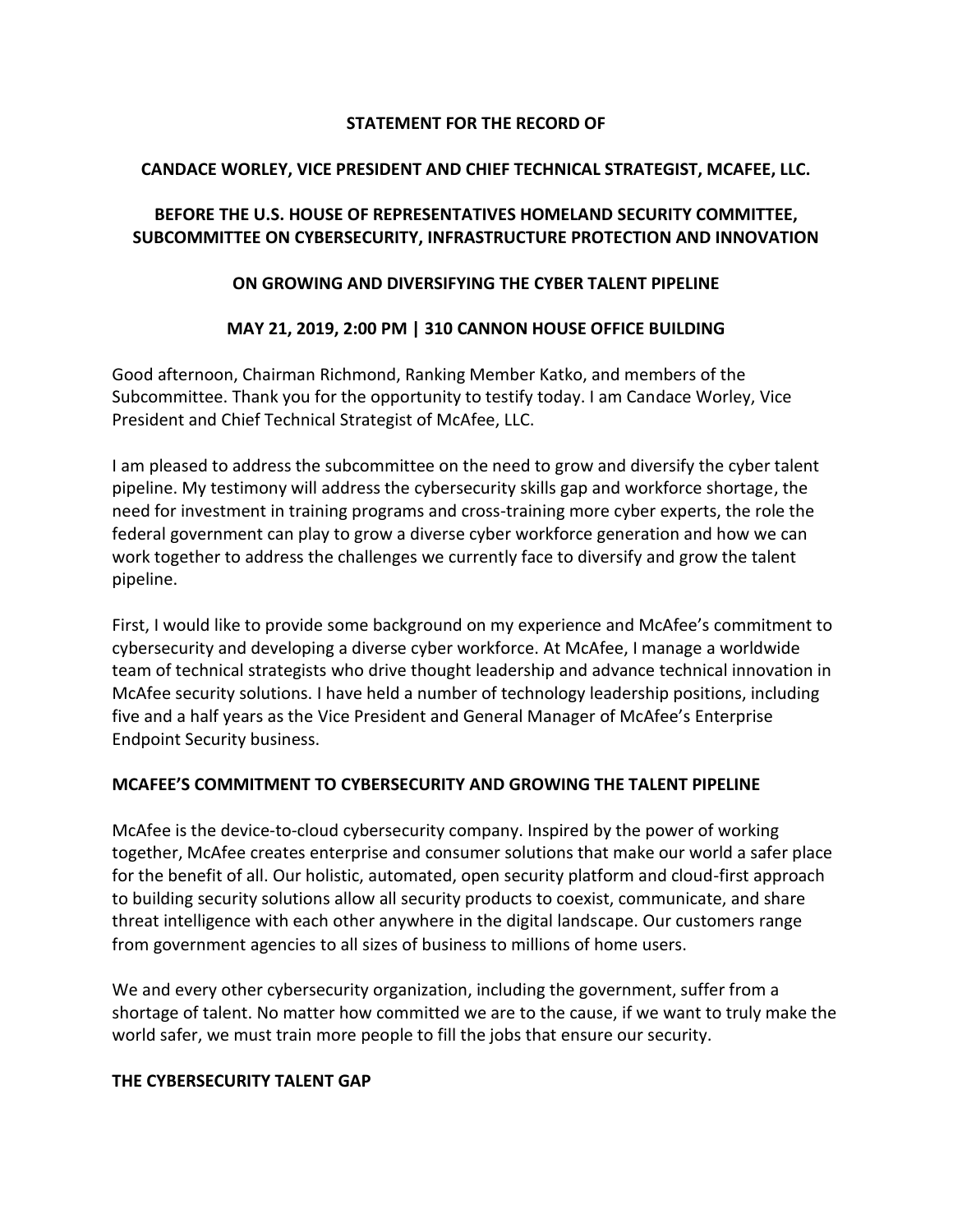In 2016 the Center for Strategic and International Studies (CSIS) and McAfee undertook a study titled [Hacking the Skills Shortage](https://www.mcafee.com/enterprise/en-us/assets/executive-summaries/es-hacking-skills-shortage-financial-services.pdf) based on a global survey of IT professionals. Some of the findings about the cybersecurity talent gap include:

- 82 percent of those surveyed reported a lack of cybersecurity skills within their organization.
- 71 percent agreed that the talent shortfall makes organizations more vulnerable to attackers, and 25 percent say that lack of sufficient cybersecurity staff has actually contributed to data loss or theft and reputational damage.
- 76 percent of respondents said their governments are not investing enough in programs to help cultivate cybersecurity talent and believe the laws and regulations for cybersecurity in their country are inadequate.

Since that study nearly three years ago, the numbers haven't improved. According to a recent [\(ISC\) Study,](https://www.isc2.org/-/media/ISC2/Research/2018-ISC2-Cybersecurity-Workforce-Study.ashx?la=en&hash=4E09681D0FB51698D9BA6BF13EEABFA48BD17DB0) the global cybersecurity workforce shortage has reached 2.93 million professionals. The cybersecurity skills shortage is equally troublesome within the federal government.

Given the vital role government agencies such as the Departments of Defense, Homeland Security, as well as the intelligence agencies play in protecting the United States, policymakers must address the skills gap and work to reduce it.

# **Recent Administration Efforts**

The President's Executive Order on America's cybersecurity workforce, issued earlier this month, is a critical step toward helping solve the cybersecurity skills shortage. As a cybersecurity company, McAfee is a strong proponent of the widespread adoption of the cybersecurity workforce framework created by the Department of Homeland Security's (DHS) National Initiative for Cybersecurity Education (NICE) and supports the development of a rotational program for federal employees to expand their cybersecurity expertise. McAfee has aligned the skills it seeks in candidates and its job requirements with the NICE guidelines.

We are also encouraged by the creation of the "President's Cup" cybersecurity competition designed to reward top cyber performers. This program was modeled after successful private sector initiatives and shows how cross-sector collaboration is essential to alleviating the cybersecurity workforce shortage. It is critical that we work to eliminate barriers for those entering the cybersecurity fields and increase educational opportunities to ensure talented people from diverse backgrounds can fill the growing IT and cybersecurity talent deficit.

The Administration's executive order is a step forward; however, it can't on its own solve the issue of a dwindling cybersecurity workforce. We have long advocated for eliminating barriers to entering the cybersecurity fields, and we encourage the government to support programs that increase educational opportunities to ensure talented people from diverse backgrounds can join the growing cyber industry.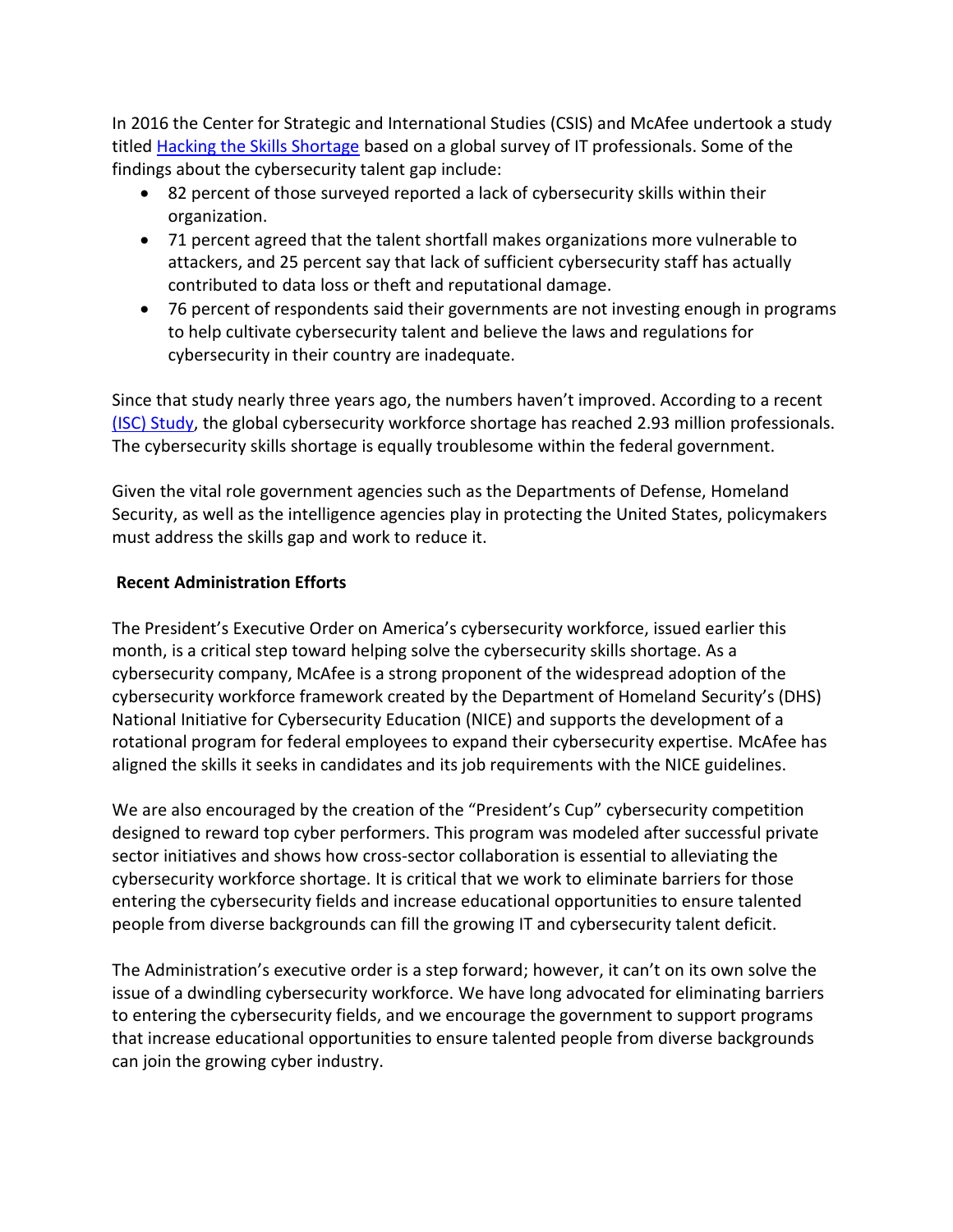Following are some recommendations for training and incentivizing more people to enter the cybersecurity field.

### **RECOMMENDATIONS**

### **Increase the NSF CyberCorps Scholarships for Service Program**

To grow the talent pipeline and close the cyber workforce gap, Congress should focus on expanding existing programs that train students in the fields valued by the cybersecurity industry.

The CyberCorps Scholarship for Service (SFS) program is designed to increase and strengthen the cadre of federal information assurance specialists that protect government systems and networks. The program, administered through the National Science Foundation (NSF), provides grants to about 70 institutions across the country to offer scholarships to 10-12 full-time junior and senior college students each. With this structure, students are awarded free tuition for up to two years in addition to annul stipends – \$22,500 for undergraduates and \$34,000 for graduate students. There are also allowances for health insurance, textbooks and professional development.

Upon completing their coursework in areas relevant to cybersecurity and a required internship, students earn their degrees and go on to work as security experts in a government agency for at least the amount of time they have been supported by the program. After that, they can apply for jobs in the public or private sector.

To date, the federal government has made a solid commitment to supporting the SFS program. The program was funded at \$55 million in 2019 and NSF is requesting the same amount for their 2020 budget. At a baseline, an investment of \$50 million pays for roughly 2,000+ students to complete the scholarship program. We can do better!

Given the substantial cyber skills deficit, policymakers should significantly increase the size of the program to the range of \$200 million. If this level of funding were appropriated, the program could support roughly 6,400 scholarships. This investment would make a dent in the federal cyber skills deficit, estimated to be in the range of 10,000 per year by Tony Scott, then Federal CIO, in 2015. Unfortunately, the 10,000-person talent deficit continues to exist today.

At the same time, this level of investment could help create a new generation of federal cyber professionals who could serve as positive role models for middle and high school students across the country to consider the benefits of a cyber career and federal service. On a longterm scale, this positive feedback loop of the SFS program might be its biggest contribution.

While the CyberCorps SFS program is laudable, it is currently available only to 70 institutions – and all are land grant colleges. Current law limits SFS scholarships to research universities. This policy needlessly limits access to scholarships for qualified students from hundreds of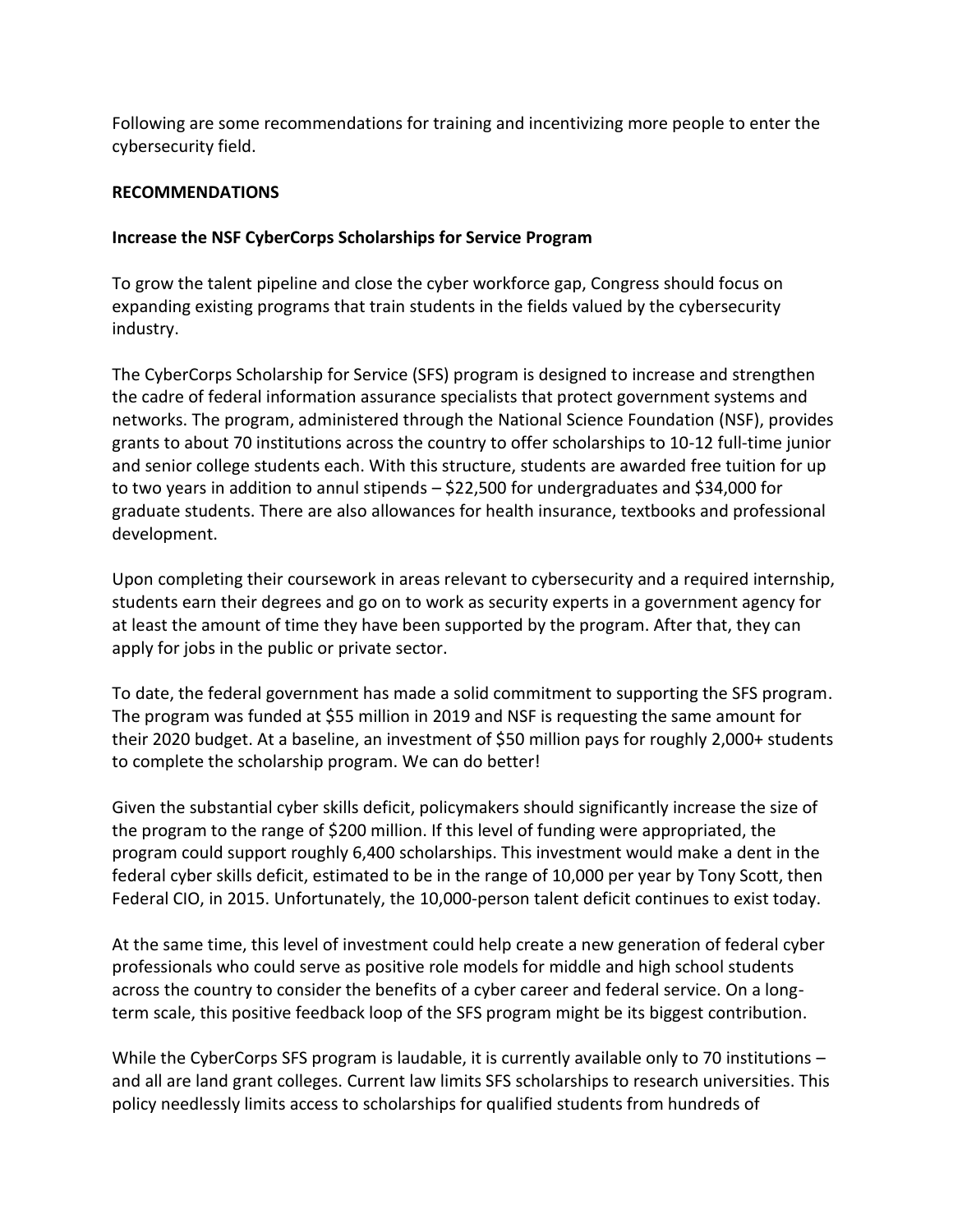universities and colleges around the country. In addition to expanding the funding, the scholarship program should be expanded to include other learning institutions, given the large number of talented and deserving students in our country.

### **Expand the NSF CyberCorps Scholarships for Service Program to Community Colleges**

We should consider expanding – or creating a similar program – for community colleges. If we are going to close the cybersecurity talent gap across the country, we should focus resources on students pursuing associate degrees, which are valued in an industry that does not necessarily require a PhD or four-year computer science degree. A strong security operation requires different levels of skills, and having a flexible scholarship program at a community college could benefit a wide variety of applicants while providing the profession with other types of necessary skills.

Community colleges also attract different types of students than four-year institutions. Some are recent high school graduates, but many are working adults and returning students looking for a career change or valuable skills training.

Recruiting from community colleges would further a diverse cyber workforce. Data shows that 57% of community college students are women and 41% are minorities. Additionally, community college tuition is more economical than a four-year university. In-state community college tuition is [about one third the cost](https://bigfuture.collegeboard.org/pay-for-college/college-costs/college-costs-faqs) of in-state four-year colleges, meaning the scholarship funds would go further with a program focused here.

Such an expanded program, through a public-private partnership, could attract high school graduates who don't yet have specific career aspirations into focusing on cybersecurity. The federal government could fund all or part of the tuition remission for students, while private companies could help develop coursework in cybersecurity. Interested students would have the opportunity to learn from college faculty and private sector practitioners.

For example, an IT company could offer several faculty members or guest lecturers to participate during a semester. Students would receive free tuition – paid by a federal program, perhaps with private sector contributions – but would not receive a stipend for living arrangements, as four-year college students do in the CyberCorps program. Students would receive a two-year certificate in cybersecurity that would be transferrable to a four-year school. Like the CyberCorps program, graduates would spend the same amount of time as their scholarship period working in a guaranteed government job.

A program like this has the benefit of bringing in private sector experts, interesting younger students who have not yet made a career commitment, interesting veterans, attracting a diverse range of students, and likely costing the government less – once the start-up costs are accounted for. Such a program should not substitute but rather complement the existing, highly valued CyberCorps SFS program.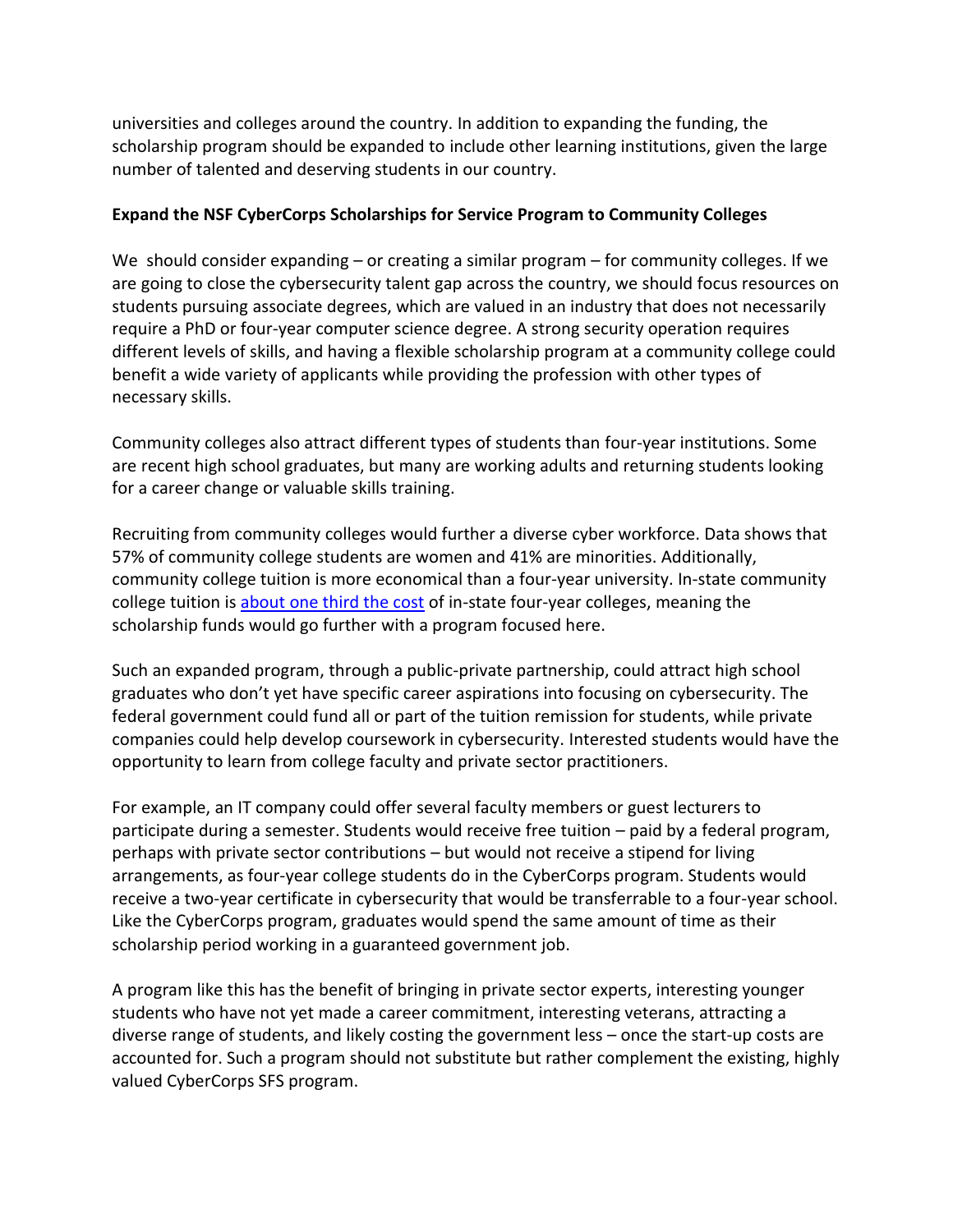Furthermore, a candidate should not need to have a degree or certificate from a college to be a well-trained cybersecurity professional. Certificate programs provide valuable training, and there are increasingly more of these. In order to take advantage of these individuals, however, governments and businesses would have to change their hiring requirements. It is not necessary to have a college degree to work in cybersecurity, and requirements should be updated to reflect that.

### **Foster Diversity of Thinking, Recruiting and Hiring**

Cybersecurity is one of the greatest technical challenges of our time, and we need to be as creative as possible to meet it. In addition to continually advancing technology, we need to identify people from diverse backgrounds – and not just in the standard sense of the term. We absolutely need to diversify the talent pool in terms of race, ethnicity, gender and age, all of which lead to creating an inclusive team that will deliver better results. Research on large, innovative organizations has shown that gender and racial diversity improves organizations' financial performance. The title of this article in *Scientific American* states the case well: [How](https://www.scientificamerican.com/article/how-diversity-makes-us-smarter/)  [Diversity Makes Us Smarter: Being around people who are different from us makes us more](https://www.scientificamerican.com/article/how-diversity-makes-us-smarter/)  [creative, more diligent and harder working.](https://www.scientificamerican.com/article/how-diversity-makes-us-smarter/) McAfee believes we need to focus on hiring a diverse workforce, which will in turn make us an even stronger company.

There are, however, additional ways to diversify our talent pool. We should seek out gamers, veterans, people working on technical certificates, retirees from computing and other fields such as psychology, liberal arts as well as engineering. There is no one background required to be a cybersecurity professional. Of course we need people with deep technical skills, but we also need teams with diverse perspectives and capabilities.

Cyber-attacks are diverse and complex, ranging in scope from organized crime to recreational vandalism to hacktivism to state-sponsored initiatives. Orchestrating a robust cyber defense requires a breadth and depth of backgrounds, skills, and experiences to respond to and mitigate innumerable threats, many of which haven't even been invented yet.

When looking for cybersecurity talent, it's easy to ask, "What degrees are needed?" or "What certifications should be required?" But cyber moves quickly; we need people who can think and move quickly with it. McAfee's CTO Steve Grobman once said, "Computer Science is a great field for people who hate to be bored." Degrees and certifications are a great way to demonstrate current knowledge. Yet when I'm hiring, I care less about what you know now than what you have the capacity to understand and respond to two, three, or five years from now. Technology will change, the infrastructure will change, but the need to think critically and respond to a variety of challenges will not change. Complexity will only increase, and we need cybersecurity professionals who will evolve with it.

#### **Public-Private Sector Cross Pollination**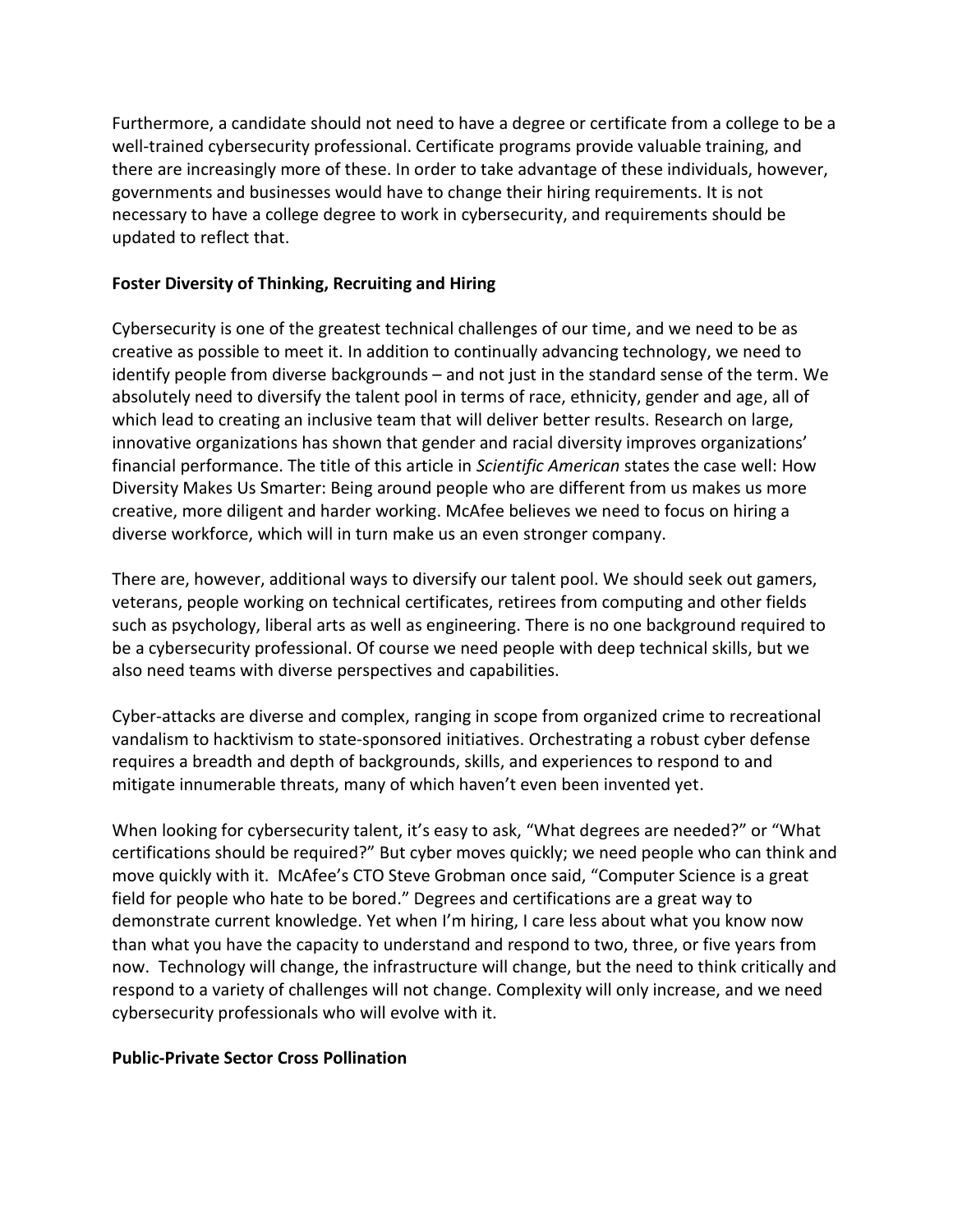We also must develop creative approaches to enabling the public and private sectors to share talent, particularly during significant cybersecurity events. We know that the adversary is constantly innovating and changing course, often reacting to new defensive capabilities the private sector develops. It's unrealistic to think that government cyber practitioners would be able to keep up with such a rapidly evolving environment without private sector assistance. We should design a mechanism for cyber professionals – particularly analysts or those who are training to become analysts – to move back and forth between the public and private sector so that government organizations would have a continual refresh of expertise.

One way to accomplish this would be for DHS to partner with companies and other organizations such as universities to staff a cadre of cybersecurity professionals – operators, analysts and researchers – who are credentialed to move freely between public and private sector service. These professionals, particularly those in the private sector, could be on call to help an impacted entity and the government respond to a major attack in a timely way.

Both government and private sector cybersecurity professionals would benefit from regular job rotations of possibly two to three weeks each year. This type of cross-pollination would help everyone share best practices on technology, business processes, and people management. DHS should include a flexible, public-private pool of certified professionals in its plan to rewrite its cybersecurity hiring and retention plan. If DHS is not ready to act, Congress should establish a blue-ribbon panel of public and private sector experts to study how a flexible cadre of cybersecurity professionals could be started and managed. Much like the National Guard, a flexible staffing approach to closing the skills could become a model of excellence.

# **HOW TECHNOLOGY CAN HELP ALLEVIATE THE PROBLEM**

Even though we should work hard and think creatively to fill it, the cyber skills gap won't be closed any time soon. In the meantime, we must rely on technology more and more.

#### **Human-Machine Teaming**

One strategy for addressing the cybersecurity skills deficit is to use automation – through such solutions as machine learning and artificial intelligence. Legacy IT systems, however – like many of those in the federal government – lack the ability to take advantage of the most contemporary security architectures and development techniques. While it is possible to isolate or wrap security around a legacy system, the approach is far inferior to a well-designed secure implementation designed for the security challenges of 2019 and beyond.

This speaks to the need for investments in IT modernization and modern cybersecurity solutions, which an earlier executive order addressed. We support these much-needed policy changes, which will allow for better use of automation, or machine learning.

The ideal situation for now is what McAfee calls human-machine teaming. This means taking advantage of the particular strengths of each. Machine learning can save security teams both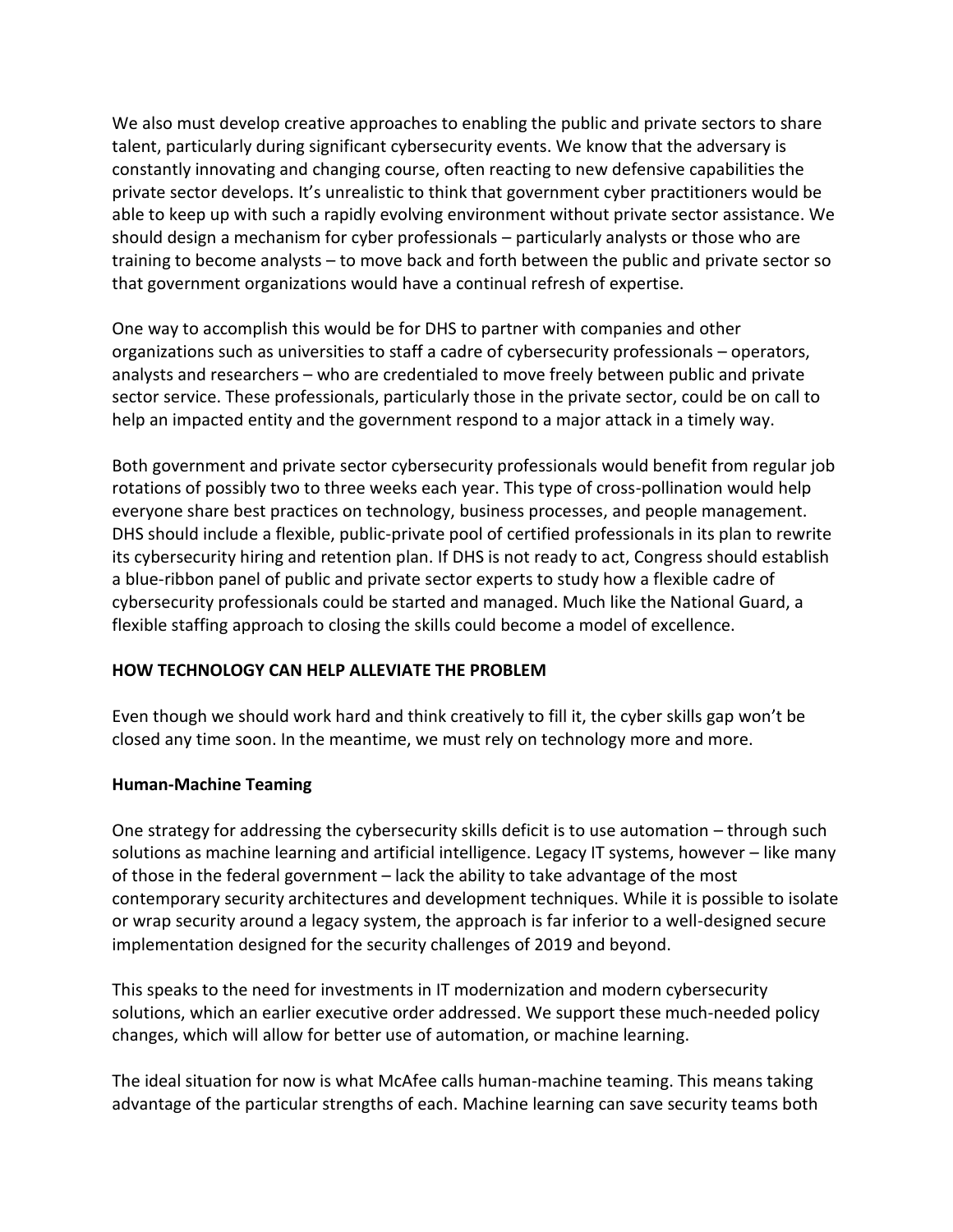time and energy, as it is the fastest way to identify new attacks and push that information to endpoint security platforms. Machines are excellent at repetitive tasks, such as making calculations across broad swaths of data. That's one of the strengths of machine learning: its ability to crunch big data sets and draw statistical inferences based on that data, detecting patterns hidden in the data at rapid speed.

Humans, on the other hand, are best at insight and analysis. With the assistance of machine learning, human analysts can devise new defenses quickly, adapting to attackers' automated processes and limiting their effectiveness. The human intellect is capable of thinking like an adversary and understanding a scenario that might never have been executed in any environment previously. Machines can take over some simple processes -- automating them so the humans can be free to understand context and implication, such as why a bad actor might want to attack a government agency.

# **MCAFEE'S COMMITMENT TO CLOSING THE SKILLS GAP**

While we recognize there is still more to do, we're proud to describe the strides we're making at McAfee. We believe we have a responsibility to our employees, customers and communities to ensure our workplace reflects the world in which we live. Having a diverse, inclusive workforce is the right thing to do, and after we became an independent, standalone cybersecurity company in 2017, we made and have kept this a priority.

At McAfee, we're walking the walk when it comes to implementing solutions to increase diversity and inclusion among our ranks. This business model is essential to the cybersecurity industry's success. [Studies show](https://www.fastcompany.com/40515712/want-a-more-innovative-company-simple-hire-a-more-diverse-workforce) time and again that diverse perspectives and human experiences lead to more creative approaches to solving challenges, and we know that inclusive teams deliver better results.

# Pay Parity

Our most recent accomplishment was to audit our global employee base to look into pay parity. In April 2019 we achieved pay parity, making McAfee the first pureplay cybersecurity company to do so. It required an investment of \$4 million to make salary adjustments on April 1. We'll continue to adjust the pay gap and uphold pay parity with annual analysis.

# Holding Ourselves Accountable

In 2018, our first year as an independent company, we released our first Inclusion and Diversity [Report.](https://www.mcafee.com/enterprise/en-us/assets/reports/rp-mcafee-inclusion-diversity-report-2018.pdf) The report demonstrates our commitment to building a better workplace and community. Highlights include:

- In 2018, 27.1% of all global hires were female and 13% of all U.S. hires were underrepresented minorities.
- In June 2018, we launched our "Return to Workplace" program for men and women who have paused their career to raise children, care for loved ones or serve their country. The 12-week program offers the opportunity to reenter the tech space with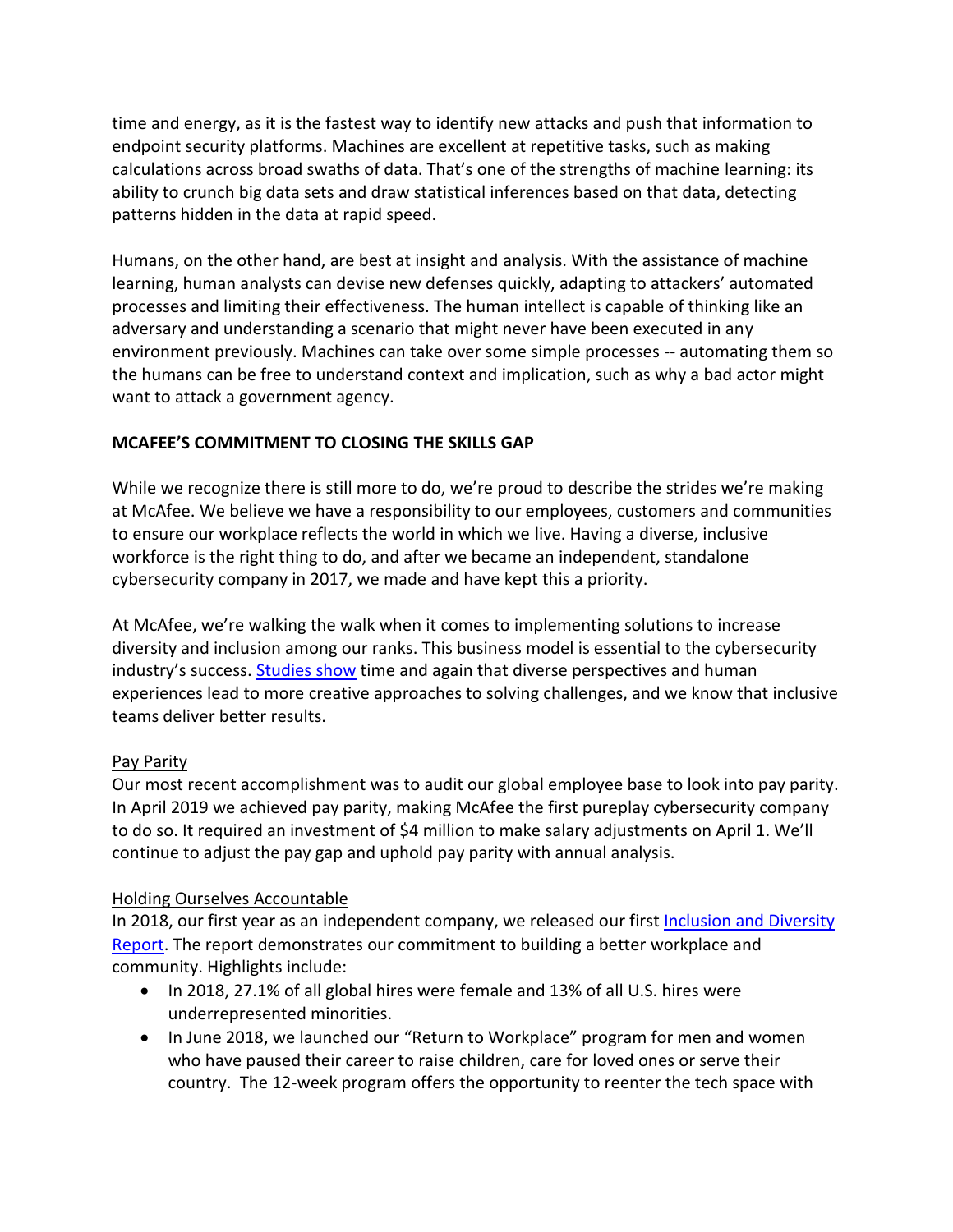the support and resources needed to successfully relaunch careers. As a result, 80% of program participants were offered a full-time position at McAfee.

- Last year, we established the Diversity & Culture Council, a volunteer-led global initiative focused on creating an infrastructure for the development and maintenance of an integrated strategy for diversity and workplace culture. Council responsibilities include implementing a company-wide inclusive culture by supporting diversity goals, providing a platform for open and efficient employee feedback, and enabling bestpractice sharing from local sites on company initiatives.
- McAfee CEO Chris Young joined CEO Action for Diversity Inclusion, the largest group of CEOs and presidents committed to act on driving an inclusive workforce. By taking part in CEO Action, Young personally commits to advancing diversity and inclusion with the coalition's three-pronged approach of fostering safe workplaces:
	- o Create and maintain trusting workplace environments that support open dialogue
	- o Share best practices and lessons from unsuccessful practices for others to learn from
	- o Implement and expand unconscious bias education

When hiring new talent, we keep to these principles:

- **Inclusive language in job descriptions:** We leverage tools to better understand the impact of our language in job descriptions. After analysis, we made alterations that now offer gender-neutral language that speaks to all candidates.
- **Recruiters who know diversity:** Our dedicated team of trained recruiters know where to show up and more importantly, how to show up, to recruiting events. In 2018, we expanded our team focused on diverse hiring to bring top talent into our pipeline.
- **Values-based behavioral interviewing:** All recruiters and hiring managers are trained to use our values-based behavioral interview approach, which encourages interviewers to ask questions related to our values, resulting in more meaningful interactions.
- **Diverse representation on hiring panels:** We have trained more than 60 female employees in values-based behavioral interviewing, and we leverage them across the globe to ensure diverse representation on each interview panel.
- **Referral bonuses for diverse hires:** In 2018, we launched a global referral bonuses for hires of female employees into the Sales organization. As a result, our Sales organization experienced a 131 percent increase in new female hires.
- **Outreach at conferences and events:** In 2019, we plan to continue our investment in events that focus on diversity and will hone our approach, so we attend fewer, more strategic events and build stronger relationships.

# **Investing in the Next Generation Workforce**

Investing in a diverse pipeline is essential to the development of a strong cyber workforce for the future. McAfee is proud to support the community to establish programs that provide skills to help build the STEM pipeline, fill related job openings, and close gender and diversity gaps.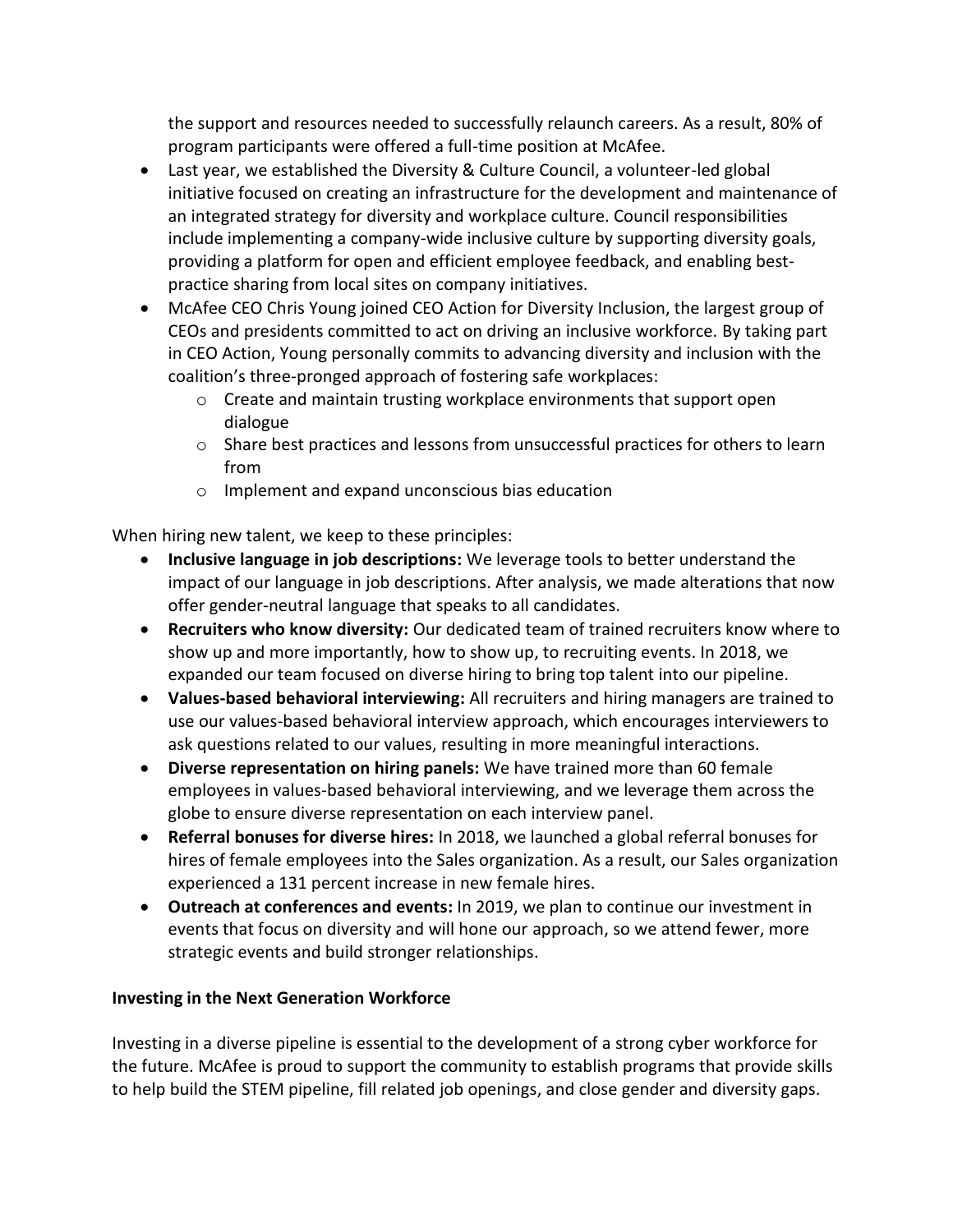These programs include an Online Safety Program, onsite training programs, and internships for high school students. Our employees also volunteer in schools help educate students on both cybersecurity risks and opportunities. Through volunteer-run programs across the globe, McAfee has educated more than 500,000 children to date.

As part of the McAfee's new pilot Achievement & Excellence in STEM Scholarship program, McAfee will make three awards of \$10,000 for the 2019-2020 school year. Twelve students from each of the three partner schools will be invited to apply, in coordination with each partner institution's respective college advisor. Target students are college-bound, high school seniors with demonstrated passion for STEM fields, who are seeking a future in a STEM-related path. This type of a program can easily be replicated by other companies and used to support the growth and expansion of the workforce.

### **NEXT STEPS TO ADDRESS THE CHALLENGES**

Finally, I would like to stress the importance of allocating time for advocacy by current cyber professionals to recruit and retain the next generation. As a woman in tech, I know firsthand the pressure to prove yourself—not only for your own career success, but as a representative of your culture or gender. It can be extremely difficult to deliver excellence in your day job and carve out time to engage and lift up the next generation. If we are going to inspire and empower a new and diverse corps of cybersecurity professionals, we must prioritize time for current role models to advocate, inspire, and recruit.

McAfee strongly recommends that any future initiative include commitments by industry to provide diverse technical professionals—not only by gender and race, but skillset and experience—to teach and mentor. We also recommend that students accepted into a CyberCorps program spend time teaching cyber safety to America's K-12 youth. When we build an entire continuum—each stage of cybersecurity experts uplifting and empowering the generation after it—then we will truly, systemically achieve our national objective.

#### **CONCLUSION**

It has been an honor to appear before this distinguished panel of policymakers. Thank you, Chairman Richmond and Ranking Member Katko, for your dedication to growing and diversifying the cybersecurity workforce. Feeding the pipeline with smart, talented and diverse individuals is critical to developing and maintaining the next generation workforce that will defend American companies and the government from growing cyber threats. The future of cybersecurity can be bright, if we're able to harness the potential of all people to create a growing and diverse talent pipeline.

In the near future, I hope that we think of cyber as one of the most diverse fields of people and skill sets who will meet the challenges of protecting public and private sector institutions from an array of cybersecurity threats. We should increase the NSF CyberCorps Scholarships for